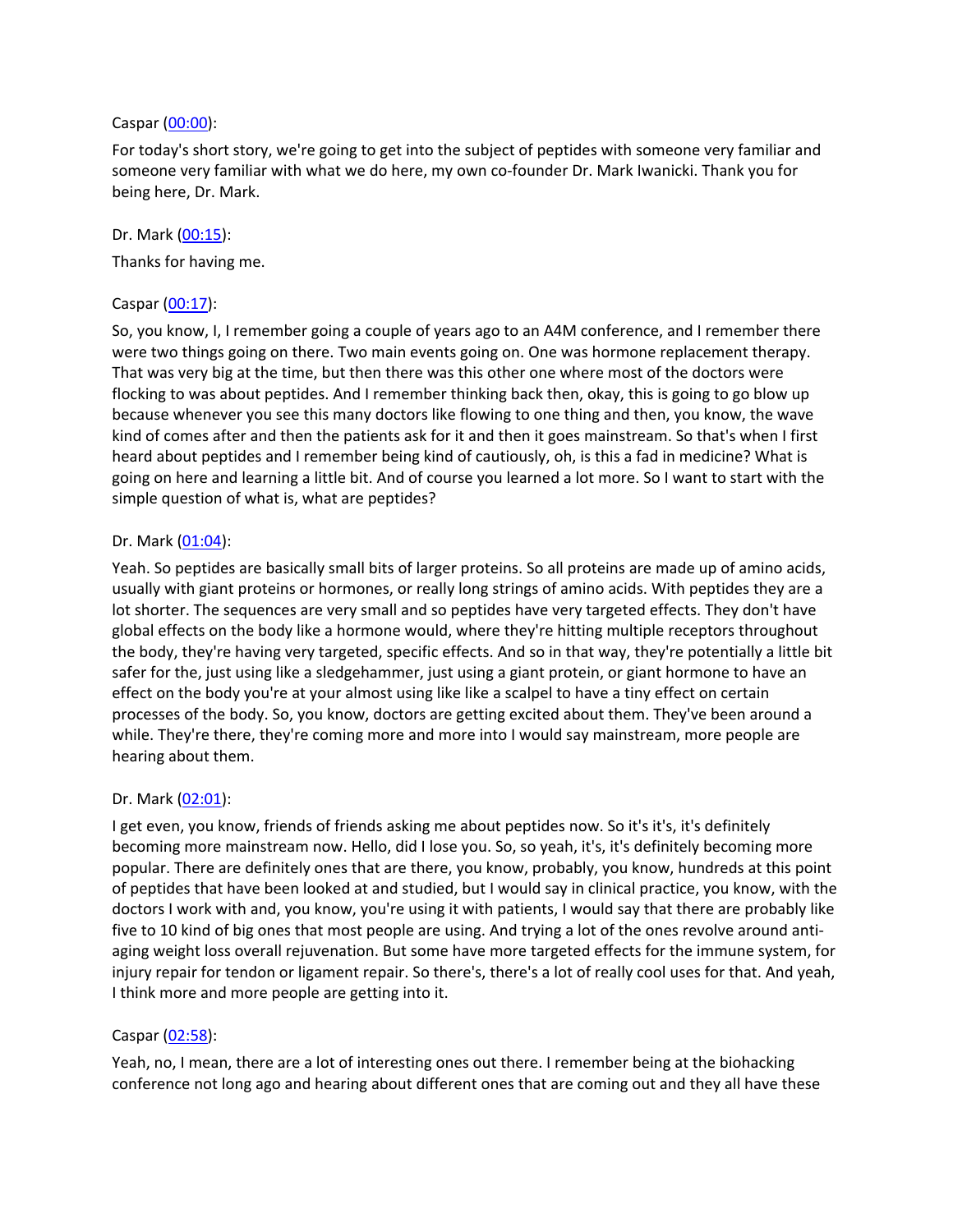weird names like CJC 1, 2, 9, 5, and like MOTS-c like, and it does make it a little difficult to know. What's what, and what's good. Tell us your top five peptides that you like most and what they do.

# Dr. Mark [\(03:22](https://www.temi.com/editor/t/RI1sQteMapDRXGgYznwF8b89BOEgroPwW1pscikf4DU3MB2I2N2aKbGlrV4jekXljmK8oIvJzmD_SmaRSOau48-ehKA?loadFrom=DocumentDeeplink&ts=202.21)):

So my top five, I'd say the, the number one probably would be the growth hormone releasing hormone analog. So peptides that naturally stimulate growth hormone releasing hormone in your body, which then downstream releases growth hormone. So those are really, I've seen have the most kind of global effects, kind of the, you know, weight loss with muscle mass increase with fat burning, with energy increase. Those are really, really powerful ones that I've seen work really well. So that's like the CJC you mentioned tesamorelin and Ipamorelin fall into that category as well. So those are really great peptides. The anti-aging one for skin GHK-cu copper peptide, that's a really strong peptide to help with collagen boosting and collagen generation in the face. So that's a really great anti-aging one BPC 157 that's a body protection compound.

# Dr. Mark [\(04:29](https://www.temi.com/editor/t/RI1sQteMapDRXGgYznwF8b89BOEgroPwW1pscikf4DU3MB2I2N2aKbGlrV4jekXljmK8oIvJzmD_SmaRSOau48-ehKA?loadFrom=DocumentDeeplink&ts=269.2)):

That's really a powerful peptide for healing. So that one is for tendon joint ligament repair post-surgery it can even help repair the gut. So using that, you can do that as an injection or capsule form. With the capsule form it can actually help heal the gut and a lot of integrative functional medicine doctors focusing on gut health, use it a lot but can be injected. You could actually inject it into specific locations as well safely. So that's a really great great peptide for sports injuries, for things like that. Thymic peptides or peptides that mimic thymic proteins. So thymus is really important gland for the immune system. It's kind of the training ground for the T-cells and where the T-cells get a lot of them get trained for how to fight off viruses how to recognize self.

## Dr. Mark [\(05:20](https://www.temi.com/editor/t/RI1sQteMapDRXGgYznwF8b89BOEgroPwW1pscikf4DU3MB2I2N2aKbGlrV4jekXljmK8oIvJzmD_SmaRSOau48-ehKA?loadFrom=DocumentDeeplink&ts=320.47)):

So it's a place where if things go wrong auto-immune conditions can, can can happen. So regenerating healing the thymus is important so thymic peptides can do that. So thymus and alpha, thymus and beta peptides can help do that. So patients have low immunity or low white blood cell count for low T-cells. And then these peptides can help regenerate that. And if they're dealing with autoimmune conditions that help to help balance that there are some really great studies showing that. So the thymic peptides, growth hormone analog, to copper peptide the so MOTS-C, so MOTS-c is a mitochondrial peptide MOTSc helps boost metabolism overall. So it's not like the growth hormone peptide where they're helping stimulate natural release of growth hormone. It's more focused on increasing metabolism and increasing the effect, the efficacy of the mitochondria.

## Dr. Mark [\(06:20](https://www.temi.com/editor/t/RI1sQteMapDRXGgYznwF8b89BOEgroPwW1pscikf4DU3MB2I2N2aKbGlrV4jekXljmK8oIvJzmD_SmaRSOau48-ehKA?loadFrom=DocumentDeeplink&ts=380.03)):

So that one's really also great for, you know, for fat loss, for weight loss, for energy boosting. And that one we've been using here with patients with really great effect patients really like it. So all these peptides are injectable and you have to, you receive a vile and their you autoinject that depending on the peptide, either daily or you know, a couple of times per week and you do them you cycle them. So cycle for a couple of months and then potentially you go off and then, you know, or try different one cycle on again. But that's that's kind of how they work, if you're taking them.

## Caspar [\(06:57](https://www.temi.com/editor/t/RI1sQteMapDRXGgYznwF8b89BOEgroPwW1pscikf4DU3MB2I2N2aKbGlrV4jekXljmK8oIvJzmD_SmaRSOau48-ehKA?loadFrom=DocumentDeeplink&ts=417.59)):

Yeah. I've been taking the CJC, which you put me on with Ipamorelin that I absolutely love. I really do. Like it I'm feeling the effects. It's not something drastic, but it is a nuanced energy level, just weight loss.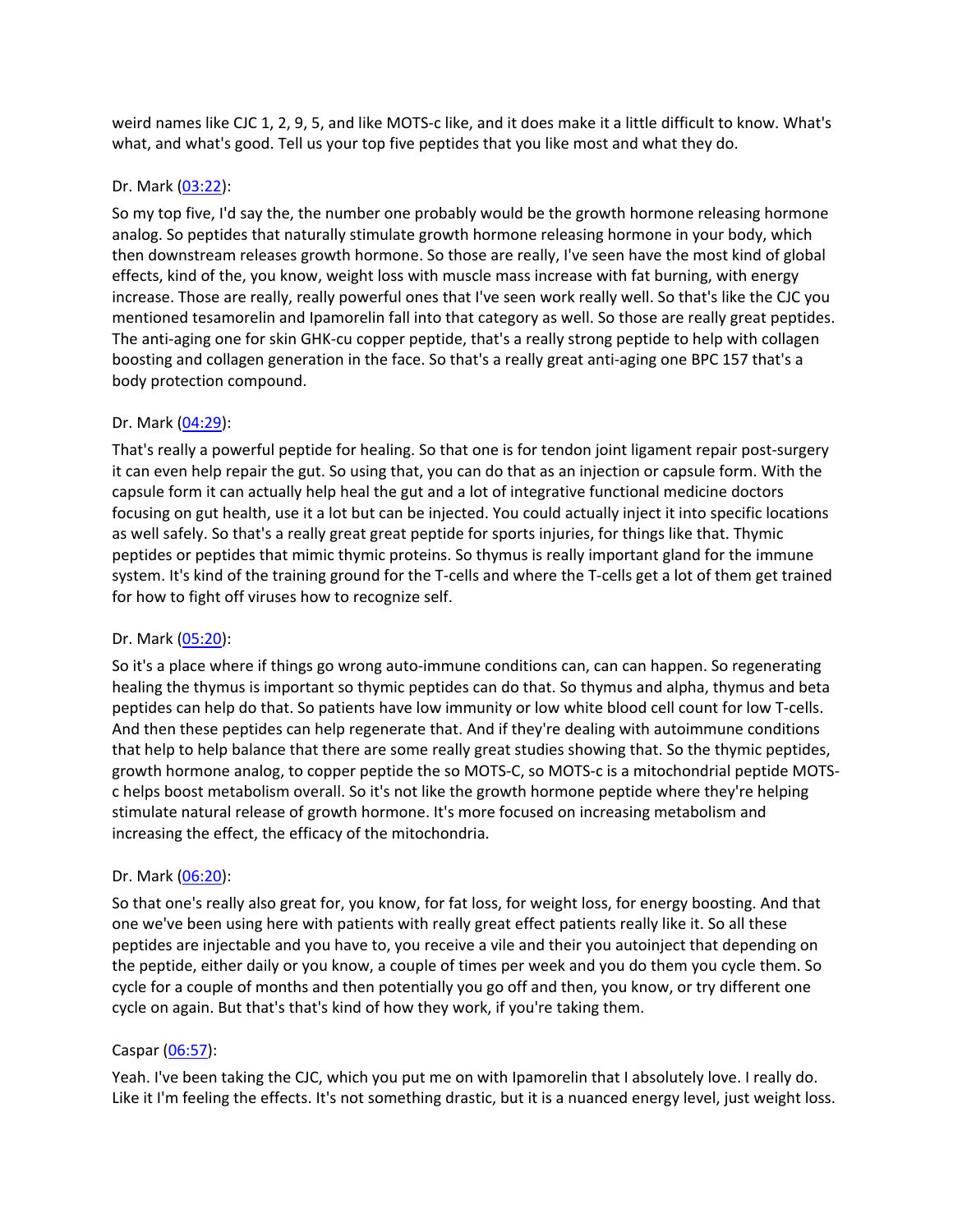Those was of, you know, metabolic function, a little stronger. Now the thing that a lot of people ask me, cause I posted about, I was like, do I have to use needles and do I have to inject? Right. And what's up with the injections? How do you answer that? Why is it, and also go into why subcutaneous? Cause some people think I'm like shooting up like a heroin addict into my veins. Like that's not it like, it's a little different guys. It's a very small needle. It's like what diabetics use of course completely safe. You could do it yourself, but why injections.

# Dr. Mark [\(07:40](https://www.temi.com/editor/t/RI1sQteMapDRXGgYznwF8b89BOEgroPwW1pscikf4DU3MB2I2N2aKbGlrV4jekXljmK8oIvJzmD_SmaRSOau48-ehKA?loadFrom=DocumentDeeplink&ts=460.46)):

Yeah. So peptides, because they're so small they, if you take them orally, they can be broken up by the digestive enzymes in your mouth and your stomach really fast. So pepsin and hydrochloric acid love breaking down amino acids. That's what the, what those enzymes do when you're eating meat. And so because peptides are so small and so specialized, they can get broken down really easily if you take it orally. That's why they're injected. They're injected sub Q because they're they're, they live kind of in that space it gets slowly distributed to the body systemically you don't shoot them up directly to the veins. Sometimes you can do intramuscular. For, for certain peptides, if you're having some patients have a local reaction skin reactions, they get red a little bit inflamed locally where they inject sub-Q. So in those cases you can do for muscular specifically with MOTS-c that the CJC, actually, sometimes that gets that way to see can create some some hot, like hive like reactions in the skin.

## Dr. Mark [\(08:46](https://www.temi.com/editor/t/RI1sQteMapDRXGgYznwF8b89BOEgroPwW1pscikf4DU3MB2I2N2aKbGlrV4jekXljmK8oIvJzmD_SmaRSOau48-ehKA?loadFrom=DocumentDeeplink&ts=526.58)):

So doing the intramuscular can help with that. But yeah, it needs to be injected, unfortunately, but the needles are small. They're their insulin needles. They're very thin. They're very small. It doesn't really hurt if you pinch the skin sub-q, as you're injecting you don't even notice them, sometimes you may get a little bit, you know, some pain, a little bit of bleeding sometimes when you're doing it. But overall they're pretty, they're pretty painless. They're not giant, you know, inch and a half needles and not 18 gauge. They're really thin 30 gauge, you know, a little, a little, a tiny needle. So.

## Caspar [\(09:17](https://www.temi.com/editor/t/RI1sQteMapDRXGgYznwF8b89BOEgroPwW1pscikf4DU3MB2I2N2aKbGlrV4jekXljmK8oIvJzmD_SmaRSOau48-ehKA?loadFrom=DocumentDeeplink&ts=557.1)):

Yeah, I can attest to that. So it's pretty simplistic and, and you got really, really used to it quickly. It's like not a big deal, just boom, right in there. You're done. You'd really don't even feel anything now. Are there any dangerous contra-indications or people that shouldn't use peptides?

## Dr. Mark [\(09:33](https://www.temi.com/editor/t/RI1sQteMapDRXGgYznwF8b89BOEgroPwW1pscikf4DU3MB2I2N2aKbGlrV4jekXljmK8oIvJzmD_SmaRSOau48-ehKA?loadFrom=DocumentDeeplink&ts=573.58)):

Yeah. For some of them, you know, they could have some really strong effects on hormones, specifically growth hormone. So if you're someone who has already high levels of growth hormone then you kind of want to watch it you want to test, the blood levels of growth hormone through IGF-1 which is a proxy for growth hormone blood. You want to just keep track of it that doesn't go too high. If it goes too high and you get some swelling, you have some edema you know, there is really no danger, no, no documented danger with cancers. And a lot of people are worried that, well, you know, cancer loves growth hormone. That's what it uses to kind of grow and speed up. So patient's with predisposition for cancers or active cancers potentially may want to be, be a little bit more careful with using growth hormone peptides or growth hormone inducing peptides, because you just want to be careful.

## Dr. Mark [\(10:24](https://www.temi.com/editor/t/RI1sQteMapDRXGgYznwF8b89BOEgroPwW1pscikf4DU3MB2I2N2aKbGlrV4jekXljmK8oIvJzmD_SmaRSOau48-ehKA?loadFrom=DocumentDeeplink&ts=624.76)):

I mean, there haven't been any noted cases of it actually made the cancers worse, but you kind of want to watch out for that. But for, for CJC, that's usually pretty safe. It doesn't spike growth hormone in the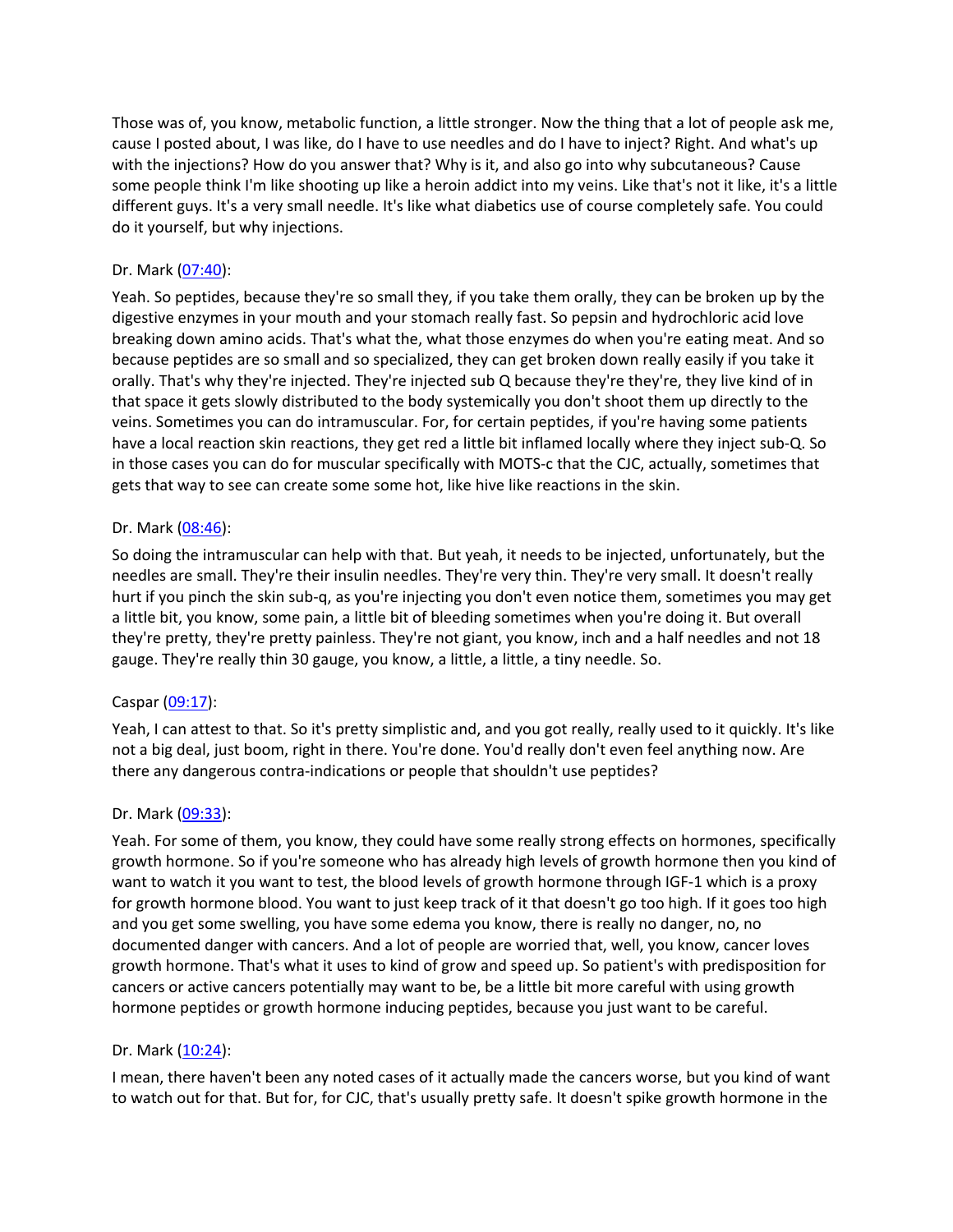blood the same way that tesamorelin would, another growth hormone. MOTS-c same there's not a lot of contraindications. With the topical, like the GHK-cu is actually a topical peptide. So that's for, to stimulate collagen there's unless you're having an allergy towards sort of that specific peptide, there's really no contraindication there. The thymic peptides as well. They're very, they're very safe help to balance the immune system. So even in autoimmune conditions, it's not going to overstimulate the immune system, it's going to help to modulate the immune system. So you know, but as you know, everyone's different, everyone's individual here, you know, we use bioresonance to come up with patient's plan. So every plan is geared to them. So we're testing to see are patients requiring this, are they going to benefit from it? So every we treat every patient individually here we never just give out any medication, natural or peptides or otherwise without first making sure that they're going to respond really well to it. So yeah.

## Caspar  $(11:42)$  $(11:42)$ :

And I know some patients have tested for it here and shown that it's good for them. And what has been the clinical experience? What have you seen when we've put patients here at NYCIM on these peptides?

## Dr. Mark [\(11:56](https://www.temi.com/editor/t/RI1sQteMapDRXGgYznwF8b89BOEgroPwW1pscikf4DU3MB2I2N2aKbGlrV4jekXljmK8oIvJzmD_SmaRSOau48-ehKA?loadFrom=DocumentDeeplink&ts=716.57)):

Yeah, definitely. You know, weight loss, increased energy that we use the MOTS-c a lot. Topically, the, GHK-cu has been really great. Yeah. Patients reporting just overall it just helps as an added bonus to their, to their treatment program. It's not the whole treatment program, you know, by far by no means the number one thing to use with them. It's, I would say a small adjunct to the total program of treatment they're getting here, but they are definitely benefiting from from it.

# Caspar [\(12:28](https://www.temi.com/editor/t/RI1sQteMapDRXGgYznwF8b89BOEgroPwW1pscikf4DU3MB2I2N2aKbGlrV4jekXljmK8oIvJzmD_SmaRSOau48-ehKA?loadFrom=DocumentDeeplink&ts=748.4)):

Yeah. And I have to say, I think it's one of the great things that we can continue to be dynamic, continue to be cutting edge. See what else is out there in medicine and apply it, not alone as a standalone, but as part of an integrative treatment plan that is truly tailored, personalized, and very specific. So it's kind of like an added little puzzle piece that can help catalyze healing and self healing. And I know that's the way we're doing it. That's the way I'd love to see the industry continue to go. And I think there's a lot of potential for peptides to continue to be a little bit more mainstream every year. But again, knowing that integrating it with other therapies is really the future and not just sitting alone, although I have to say, you know, just, just looking at the addition in my case, not from a medical case, just for an optimization case, it's been pretty profound. So what are your thoughts about like the future of peptides? Do you see it going mainstream? Do you see the FDA clamping down?

## Dr. Mark [\(13:24](https://www.temi.com/editor/t/RI1sQteMapDRXGgYznwF8b89BOEgroPwW1pscikf4DU3MB2I2N2aKbGlrV4jekXljmK8oIvJzmD_SmaRSOau48-ehKA?loadFrom=DocumentDeeplink&ts=804.95)):

You know, anytime anything works, that's a little bit natural. The FDA likes to get on top of it. So I've seen pharmacies kind of work around it. There are ways to, you know, ways to, to kinda eventually I think what's going to happen is a lot of the pharmaceutical companies are just going to take it, own it and then give it a brand name. And then, and then, you know, it'll be there's. Cause right now it's kind of, non-proprietary a lot of pharmacies around the country can do it they way they want to do it using compounding pharmacies. So eventually the FDA will get involved. I think, you know, the injection thing is a big hurdle for some patients. They really don't like the idea of injecting themselves. So that's a, you know, a patient stumbling block. But I think there are, I think they're really powerful.

Dr. Mark [\(14:08](https://www.temi.com/editor/t/RI1sQteMapDRXGgYznwF8b89BOEgroPwW1pscikf4DU3MB2I2N2aKbGlrV4jekXljmK8oIvJzmD_SmaRSOau48-ehKA?loadFrom=DocumentDeeplink&ts=848.21)):